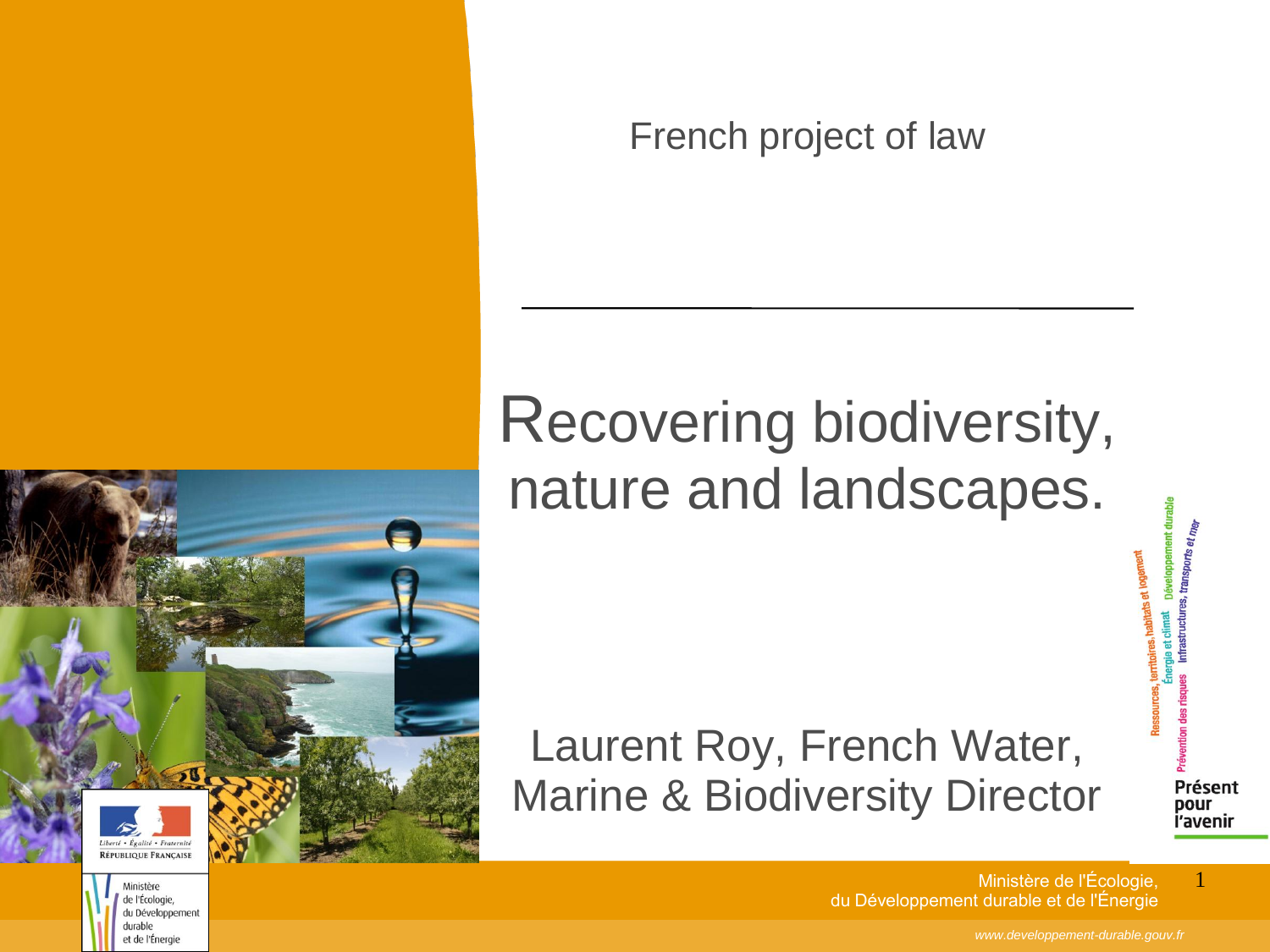## Introduction

1. Why a new law ?

2. Content of the project of law ;

- 3. Focus on :
	- New concepts
	- The French biodiversity Agency
	- Access and benefit sharing
	- Enlarged tool kit



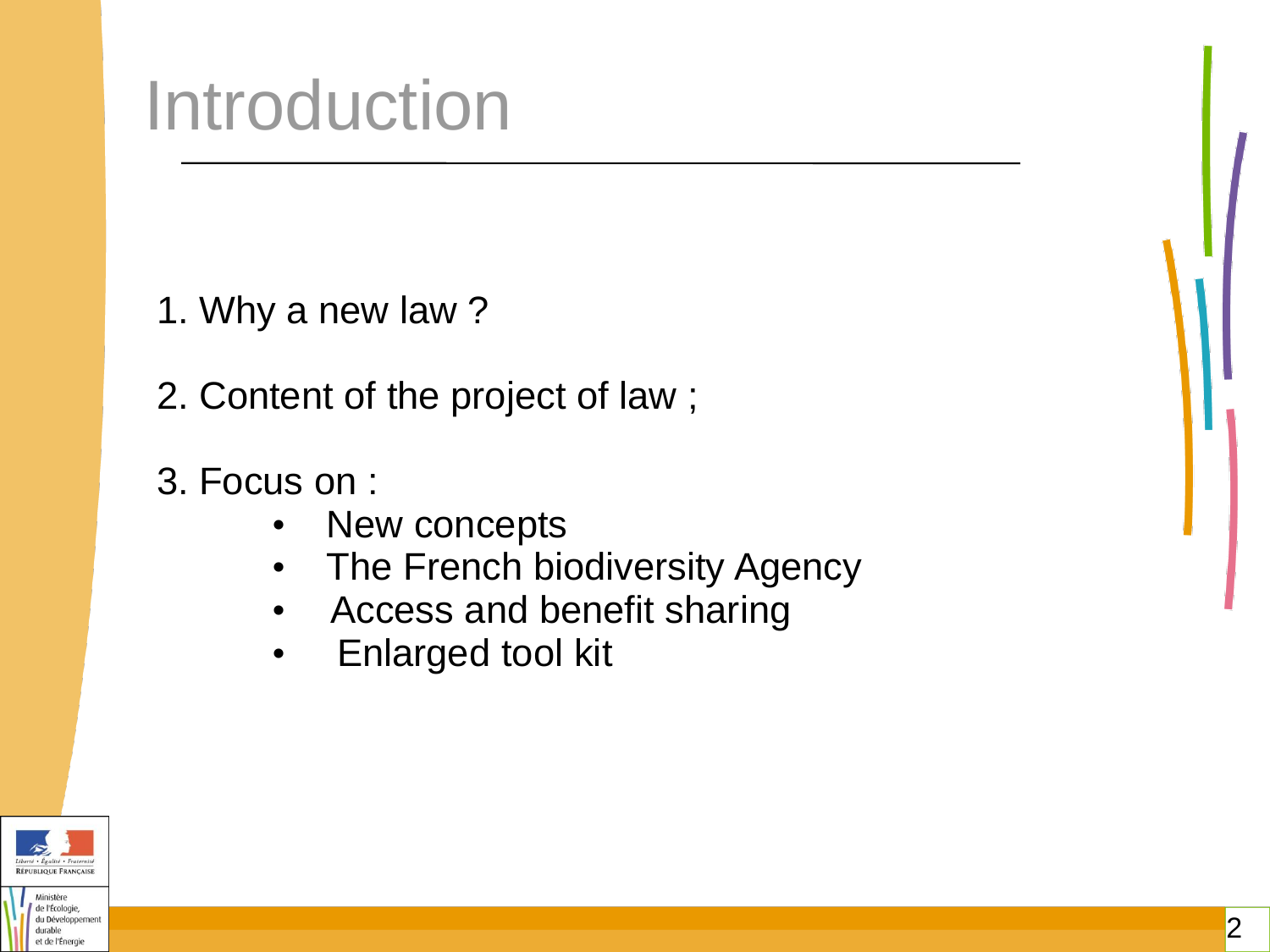# 1. Why a new law ?

- 1976 Nature Law based on a « natural heritage » approach ;
- Need to update the framework and integrate new society and scientific concerns ;
- Maintain the level of environmental ambition ;
- Take on board conclusions from the environment law modernisation process ;
- Integrate new issues (marine environment, NBSAPs) ;

=> A more efficient framework with better linkages between different tools.

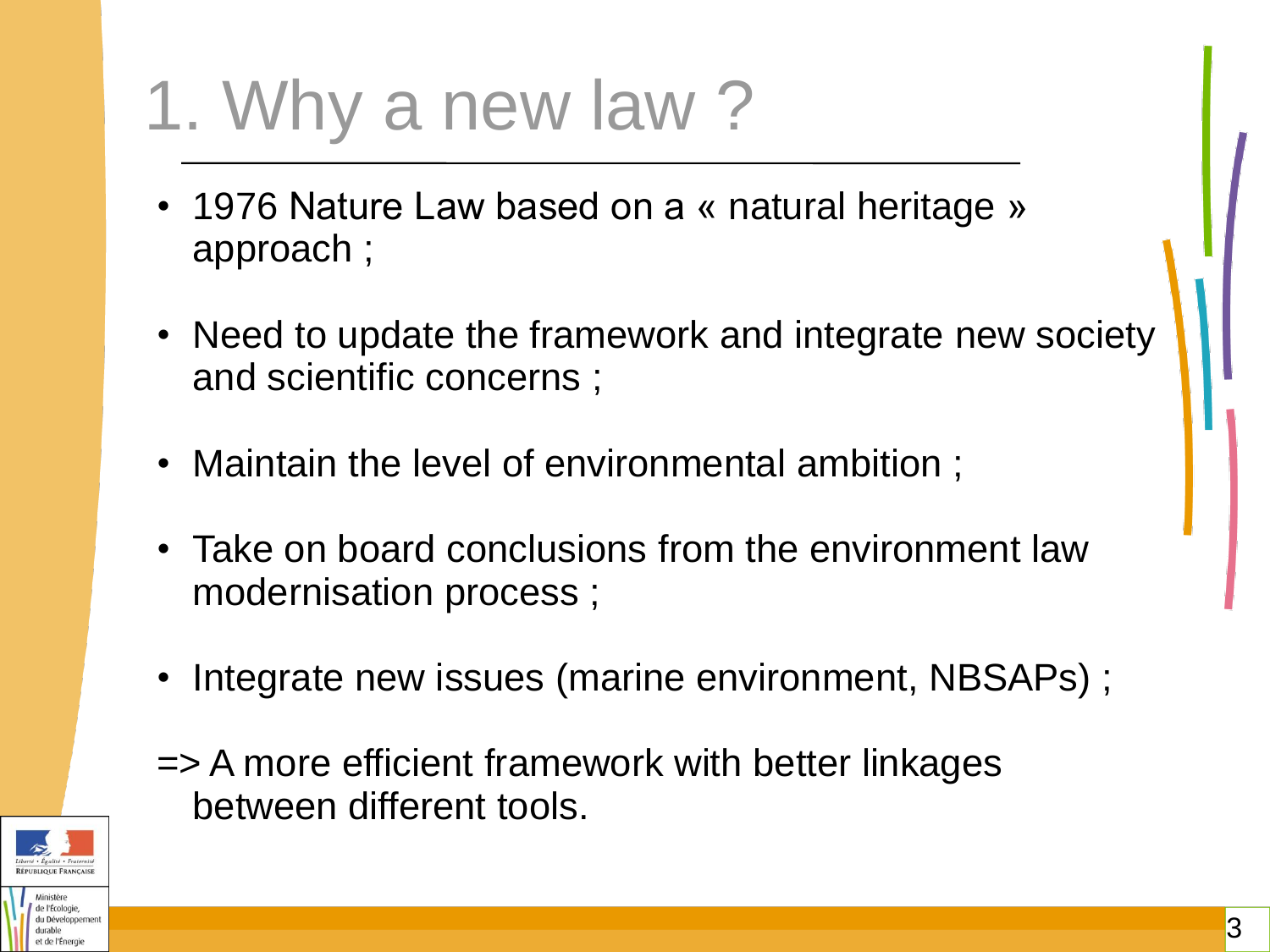### 2. Content of the project of law

- 7 Chapters aiming at dealing with all legal issues related to biodiversity through :
- Stakeholders involvement : the State, Agencies, Local Authorities, general public ;
- Work areas : protected areas and species, genetic resources, ordinary or remarkable nature
- Governance : Strategy, public participation, science policy interface

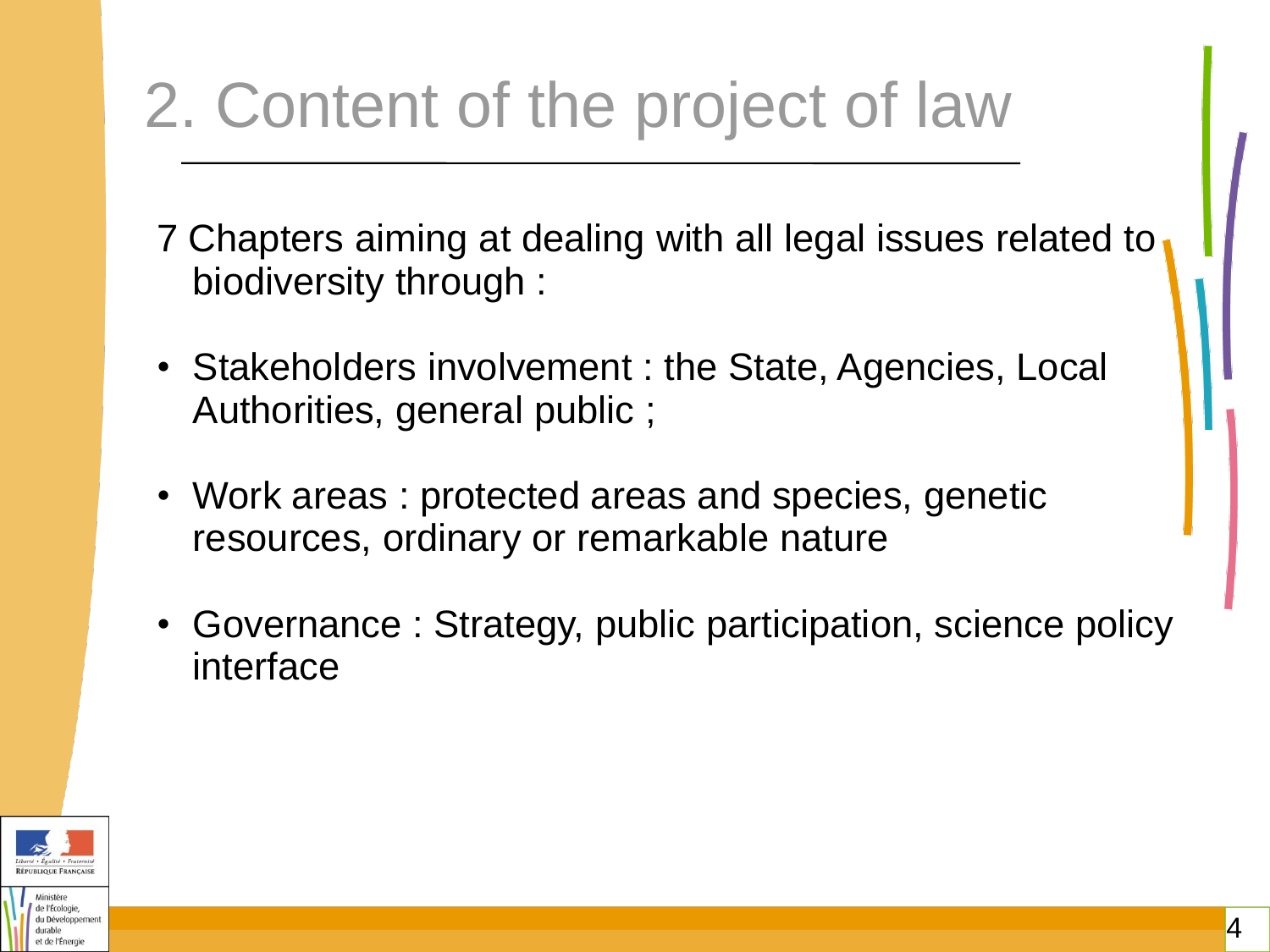## 7 chapters

- 1. New concepts
- 2. National and Regional Governance
- 3. French Biodiversity Agency
- 4. Water Governance
- 5. Access to genetic resources and benefit sharing
- 6. Natural areas and species protection

#### 7. Landscape



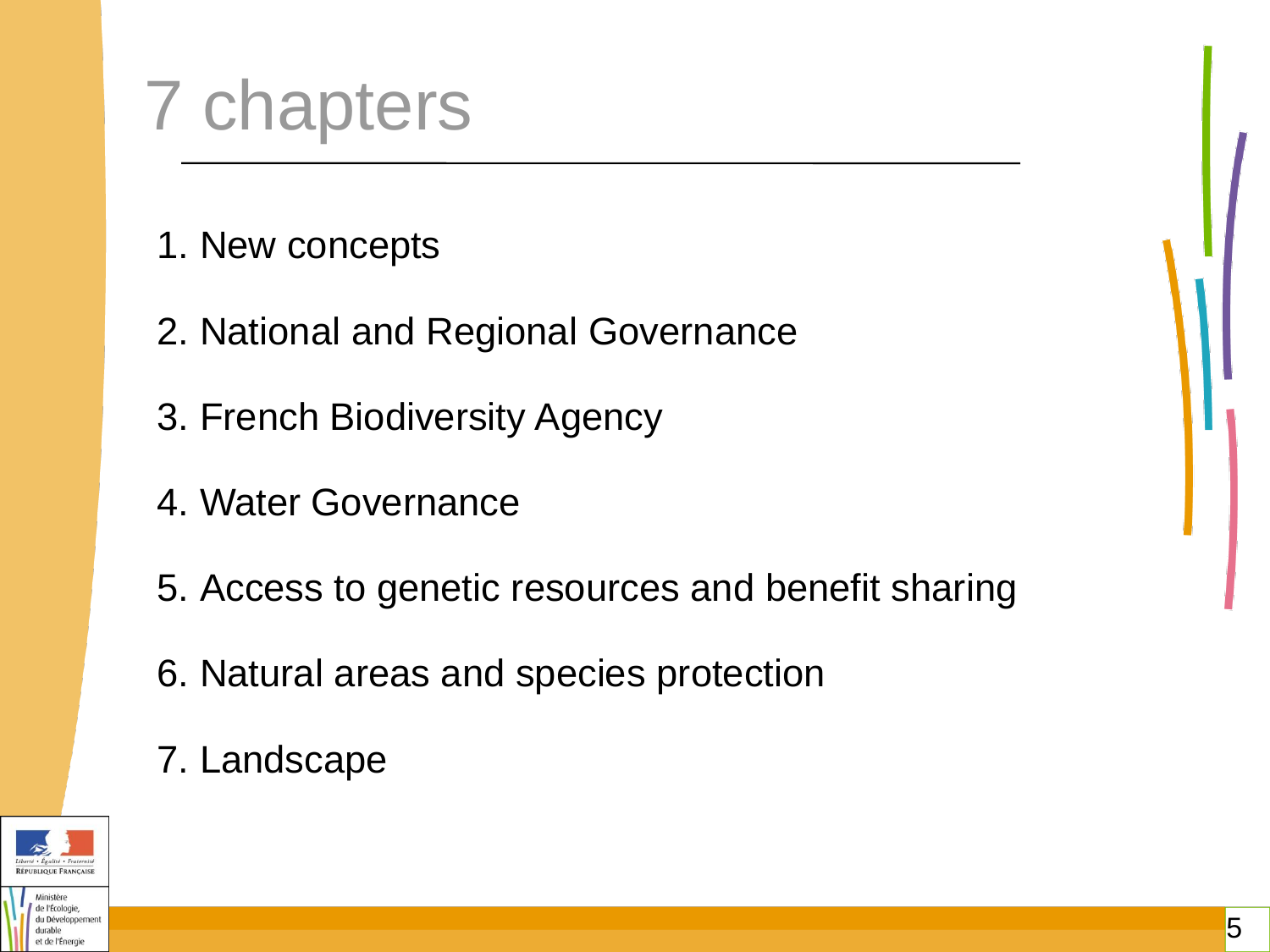### 3. Focus on new concepts

The project of law includes new concepts :

- "Ecological process" : aiming to make sure ecosystem and ecosystem services dynamics are maintained ;
- "Ecological solidarity" : aiming at taking into account ecosystem, living being and natural or built areas interactions, in decision making impacting the environment ;
- « Prevent, Reduce, Compensate » as a guiding principle for implementing a precautionary approach ;



• Regional biodiversity stratégies and National biodiversity strategy.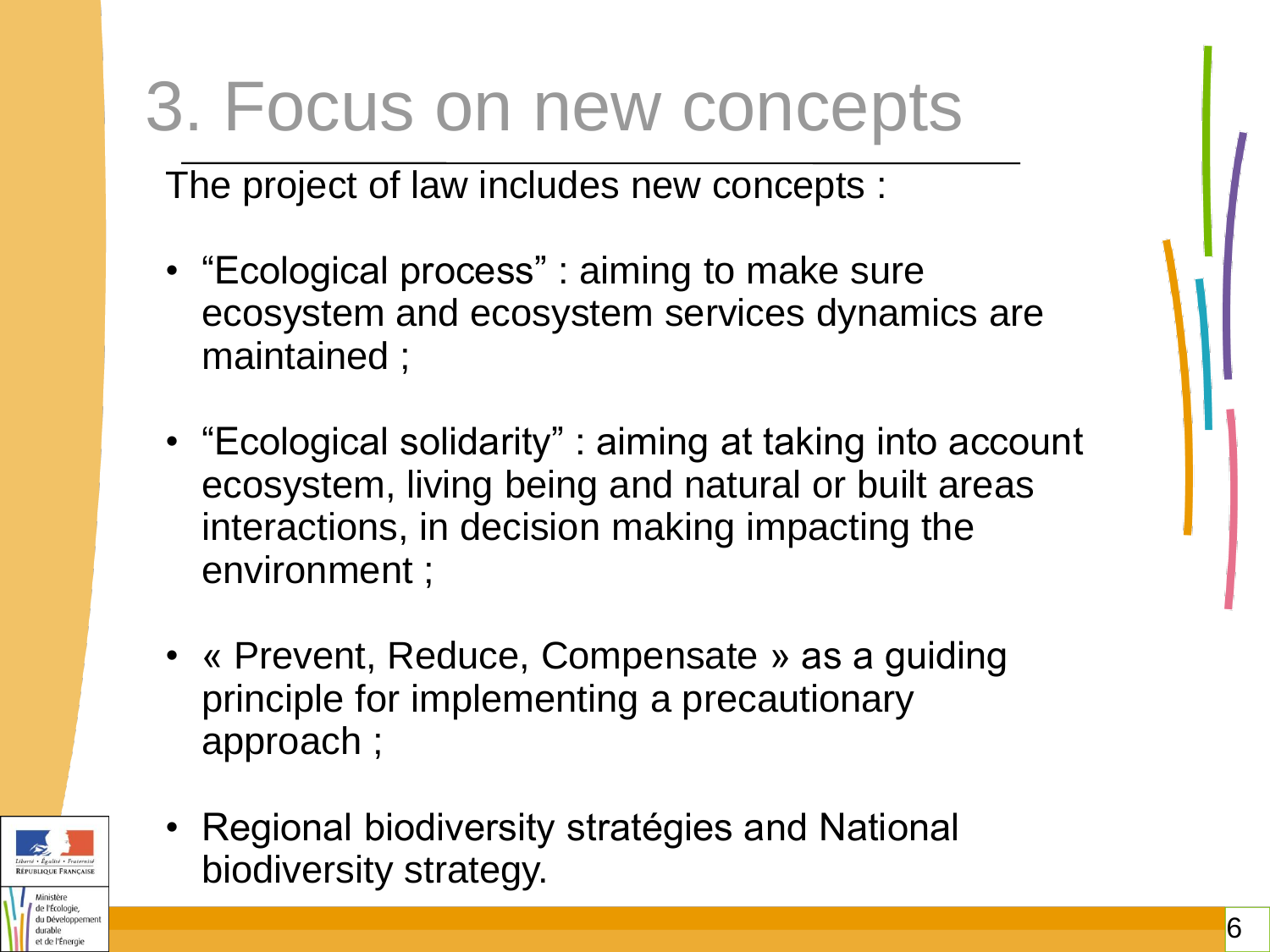### French Agency for biodiversity

- The Agency gathers several existing bodies ;
- It is key in the implementation of the biodiversity recovering strategy
- Designed to assist all stakeholders involved in biodiversity with the following missions :
	- Knowledge development
	- Administrative and technical support ;
	- Financial support ;
	- Training and communication ;
	- Protected areas management ;
	- Research ;
	- Controls.



et de l'Énergi



Une agence au service de tous les acteurs de la biodiversité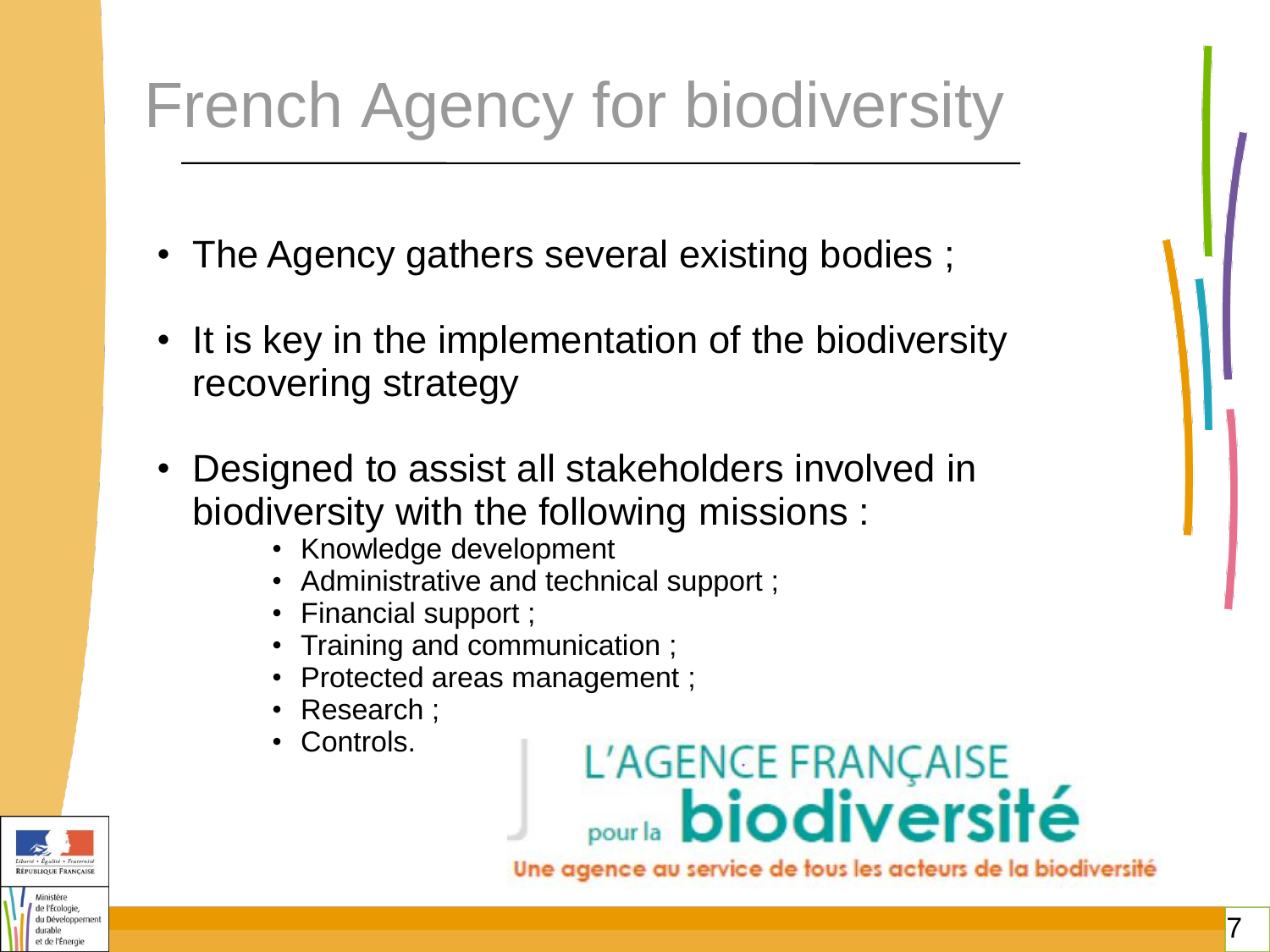## Access and benefit sharing

- With a very rich biodiversity and dynamic private sector using genetic resources ;
- France is both a provider and user of genetic resources ;
- The access and benefit sharing has a two- fold base :
- to strengthen biodiversity protection and enhance the benefits for conservation and sustainable use ;
- to give legal security to the users : researchers and private sector from all sectors.



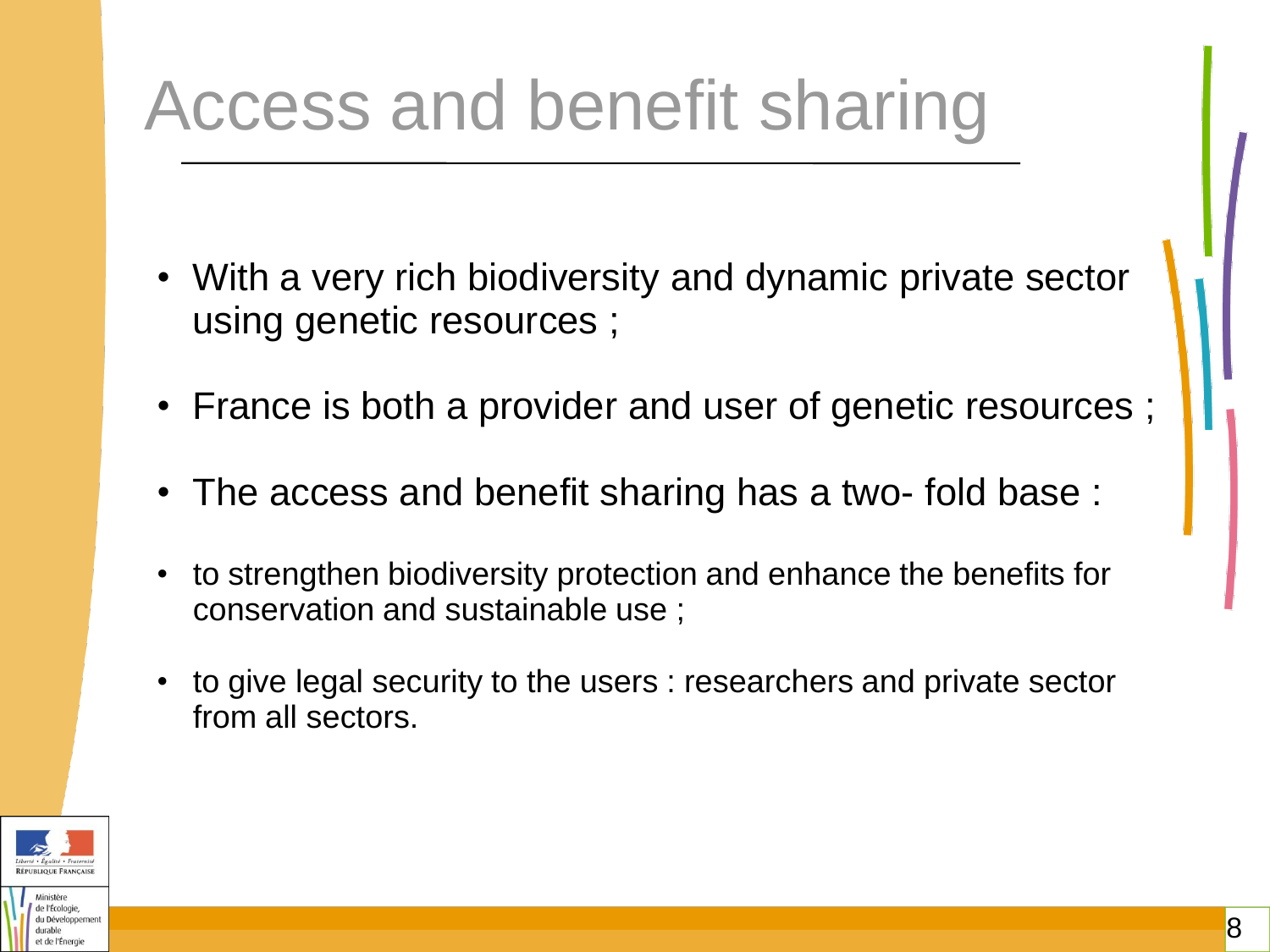## An enlarged tool kit

A choice to enlarge available tools from voluntary to binding approaches, ie :

- Facilitate membership to the regional natural parks action framework ;
- Create a contractual process for environmental commitments transferable from owner to owner;
- Enlarge the scope of institutions acting for State and regional cooperation to the environment ;
- Strengthen environment control by including penal measures ;

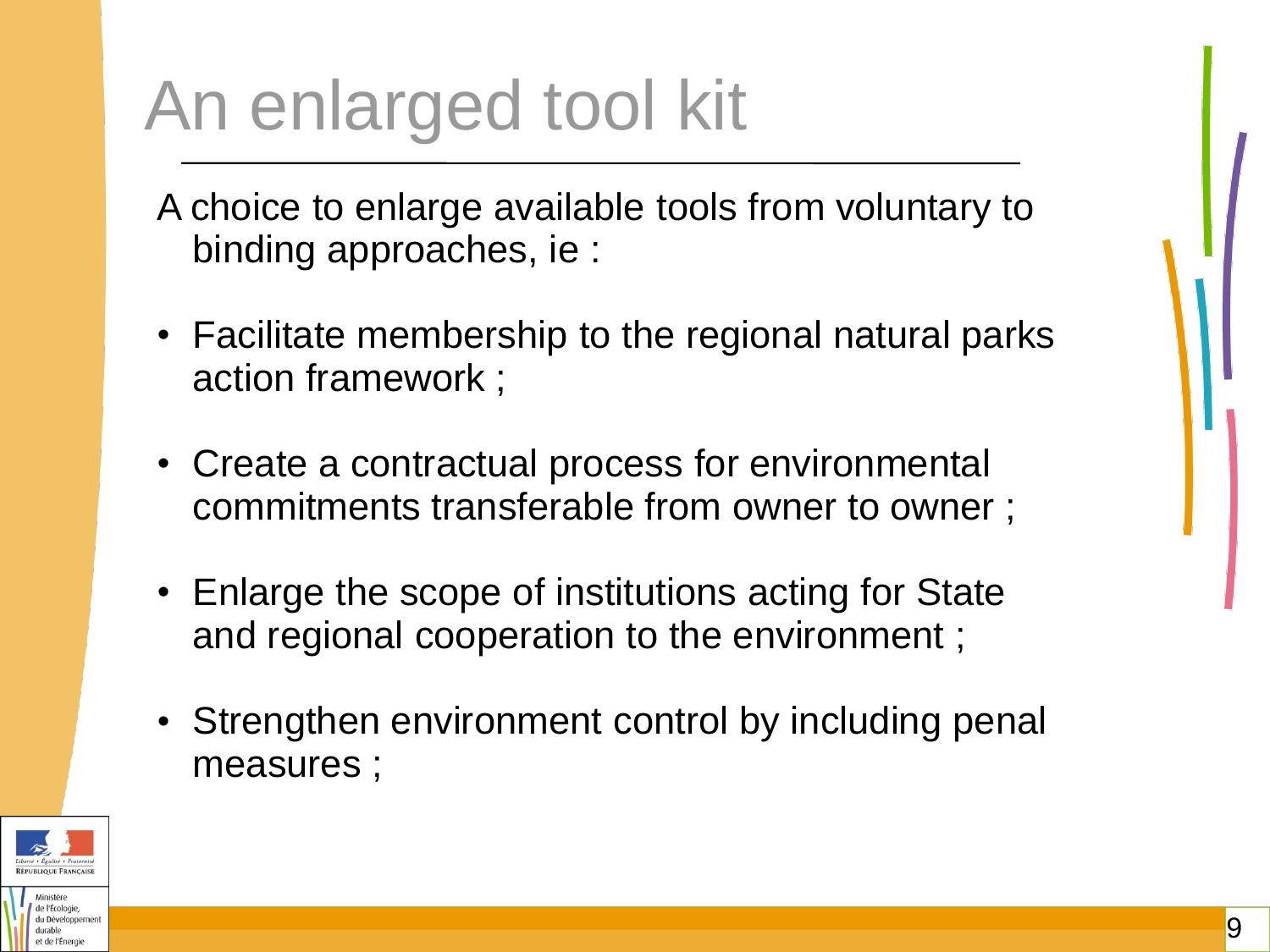# An enlarged tool kit

- Extend the eligible areas to environmental constraint to take biodiversity into account (acting as a leverage tool in agricultural practices) ;
- Experiment the management of overlapping protected areas by one manager ;
- Simplified framewok for fisheries acitivities in marine Natura 2000 sites ;
- Create and improve the framework for economic activities in national seas ;
- Create new "fisheries resources functional areas".